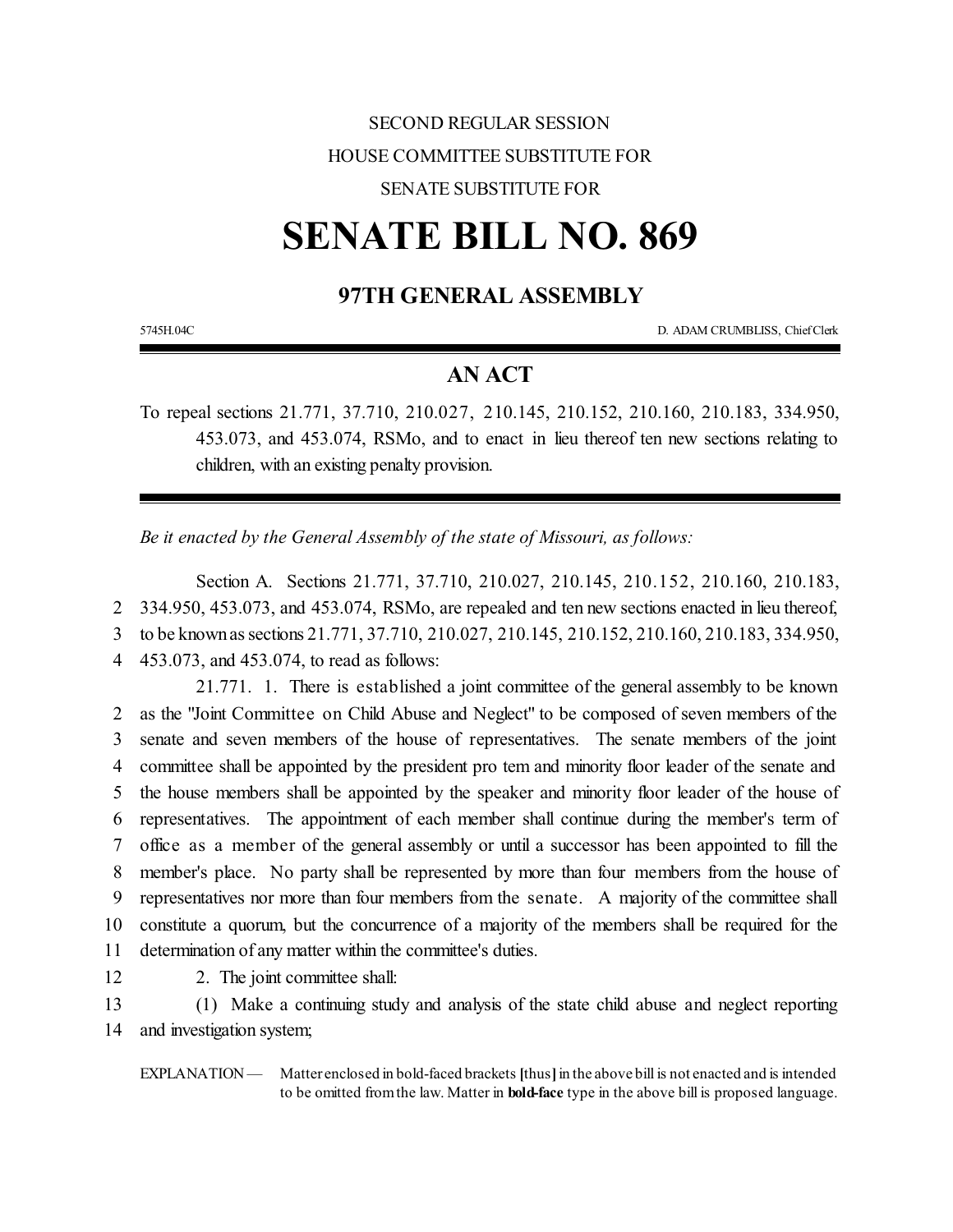(2) Devise a plan for improving the structured decision making regarding the removal of a child from a home;

 (3) Determine the additional personnel and resources necessary to adequately protect the 18 children of this state and improve their welfare and the welfare of families;

 (4) Address the need for additional foster care homes and to improve the quality of care provided to abused and neglected children in the custody of the state;

(5) Determine from its study and analysis the need for changes in statutory law; **[**and**]**

 (6) Make any other recommendation to the general assembly necessary to provide adequate protections for the children of our state**; and**

 **(7) Make recommendations on how to improve abuse and neglect proceedings including examining the role of the judge, children's division, the juvenile officer, the guardian ad litem, and the foster parents**.

 3. The joint committee shall meet within thirty days after its creation and organize by selecting a chairperson and a vice chairperson, one of whom shall be a member of the senate and the other a member of the house of representatives. The chairperson shall alternate between members of the house and senate every two years after the committee's organization.

 4. The committee shall meet at least quarterly. The committee may meet at locations other than Jefferson City when the committee deems it necessary.

 5. The committee shall be staffed by legislative personnel as is deemed necessary to assist the committee in the performance of its duties.

 6. The members of the committee shall serve without compensation but shall be entitled to reimbursement for actual and necessary expenses incurred in the performance of their official duties.

 7. It shall be the duty of the committee to compile a full report of its activities for submission to the general assembly. The report shall be submitted not later than the fifteenth of January of each year in which the general assembly convenes in regular session and shall include any recommendations which the committee may have for legislative action as well as any recommendations for administrative or procedural changes in the internal management or organization of state or local government agencies and departments. Copies of the report containing such recommendations shall be sent to the appropriate directors of state or local government agencies or departments included in the report.

8. The provisions of this section shall expire on January 15, 2018.

37.710. 1. The office shall have access to the following information:

 (1) The names and physical location of all children in protective services, treatment, or other programs under the jurisdiction of the children's division, the department of mental health, and the juvenile court;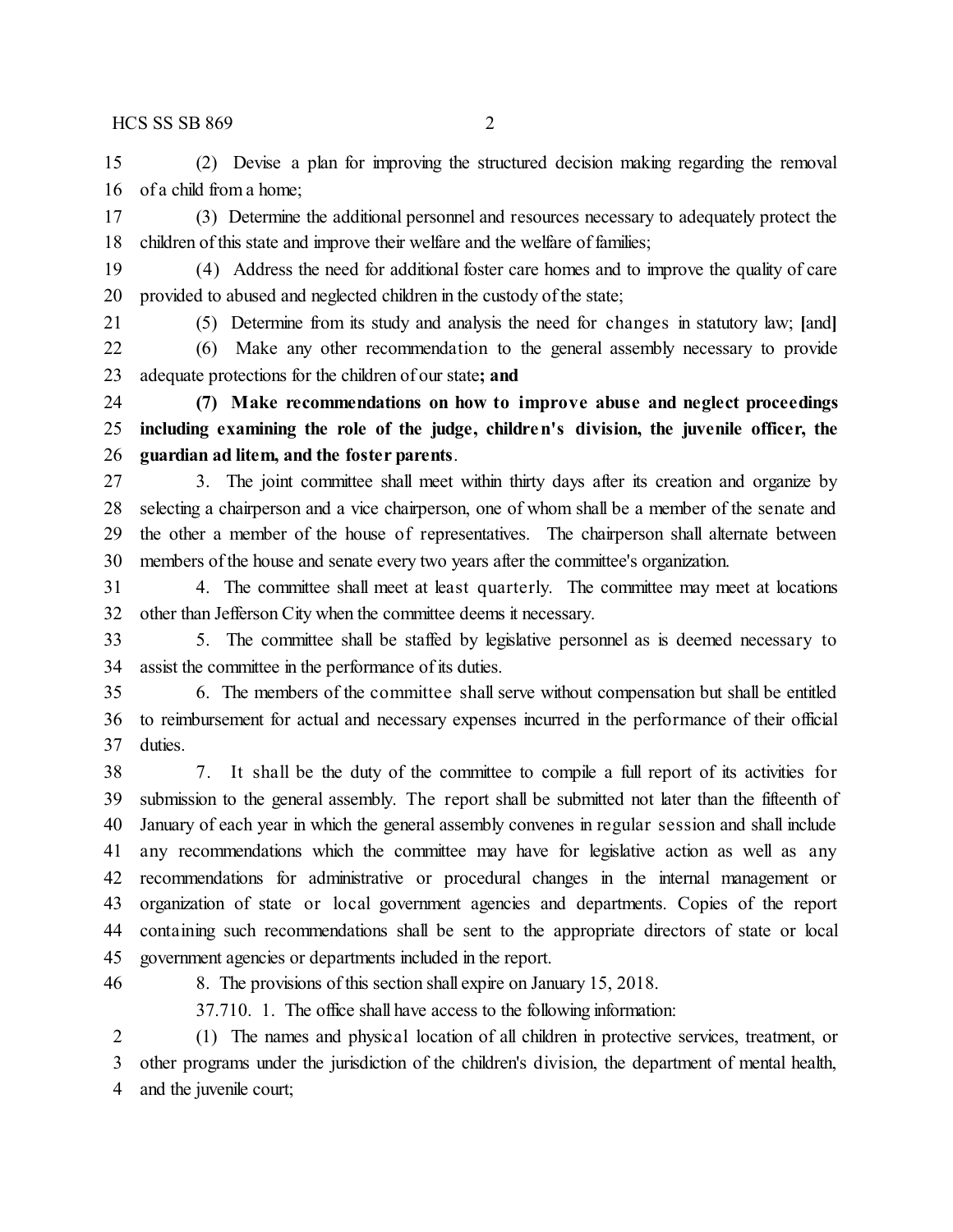(2) All written reports of child abuse and neglect; and

- (3) All current records required to be maintained pursuant to chapters 210 and 211.
- 

2. The office shall have the authority:

 (1) To communicate privately by any means possible with any child under protective services and anyone working with the child, including the family, relatives, courts, employees of the department of social services and the department of mental health, and other persons or entities providing treatment and services;

 (2) To have access, including the right to inspect, copy and subpoena records held by the clerk of the juvenile or family court, juvenile officers, law enforcement agencies, institutions, public or private, and other agencies, or persons with whom a particular child has been either voluntarily or otherwise placed for care, or has received treatment within this state or in another state;

(3) To work in conjunction with juvenile officers and guardians ad litem;

 (4) To file any findings or reports of the child advocate regarding the parent or child with the court, and issue recommendations regarding the disposition of an investigation, which may be provided to the court and to the investigating agency;

 (5) To file amicus curiae briefs on behalf of the interests of the parent or child**, or to file such pleadings necessary to intervene on behalf ofthe childatthe appropriate judicial level using the resources of the office of the attorney general**;

 (6) To initiate meetings with the department of social services, the department of mental health, the juvenile court, and juvenile officers;

 (7) To take whatever steps are appropriate to see that persons are made aware of the services of the child advocate's office, its purpose, and how it can be contacted;

 (8) To apply for and accept grants, gifts, and bequests of funds from other states, federal, and interstate agencies, and independent authorities, private firms, individuals, and foundations to carry out his or her duties and responsibilities. The funds shall be deposited in a dedicated account established within the office to permit moneys to be expended in accordance with the provisions of the grant or bequest;

 (9) Subject to appropriation, to establish as needed local panels on a regional or county basis to adequately and efficiently carry out the functions and duties of the office, and address complaints in a timely manner; and

 (10) To mediate between alleged victims of sexual misconduct and school districts or charter schools as provided in subsection 1 of section 160.262.

 3. For any information obtained from a state agency or entity under sections 37.700 to 37.730, the office of child advocate shall be subject to the same disclosure restrictions and confidentiality requirements that apply to the state agency or entity providing such information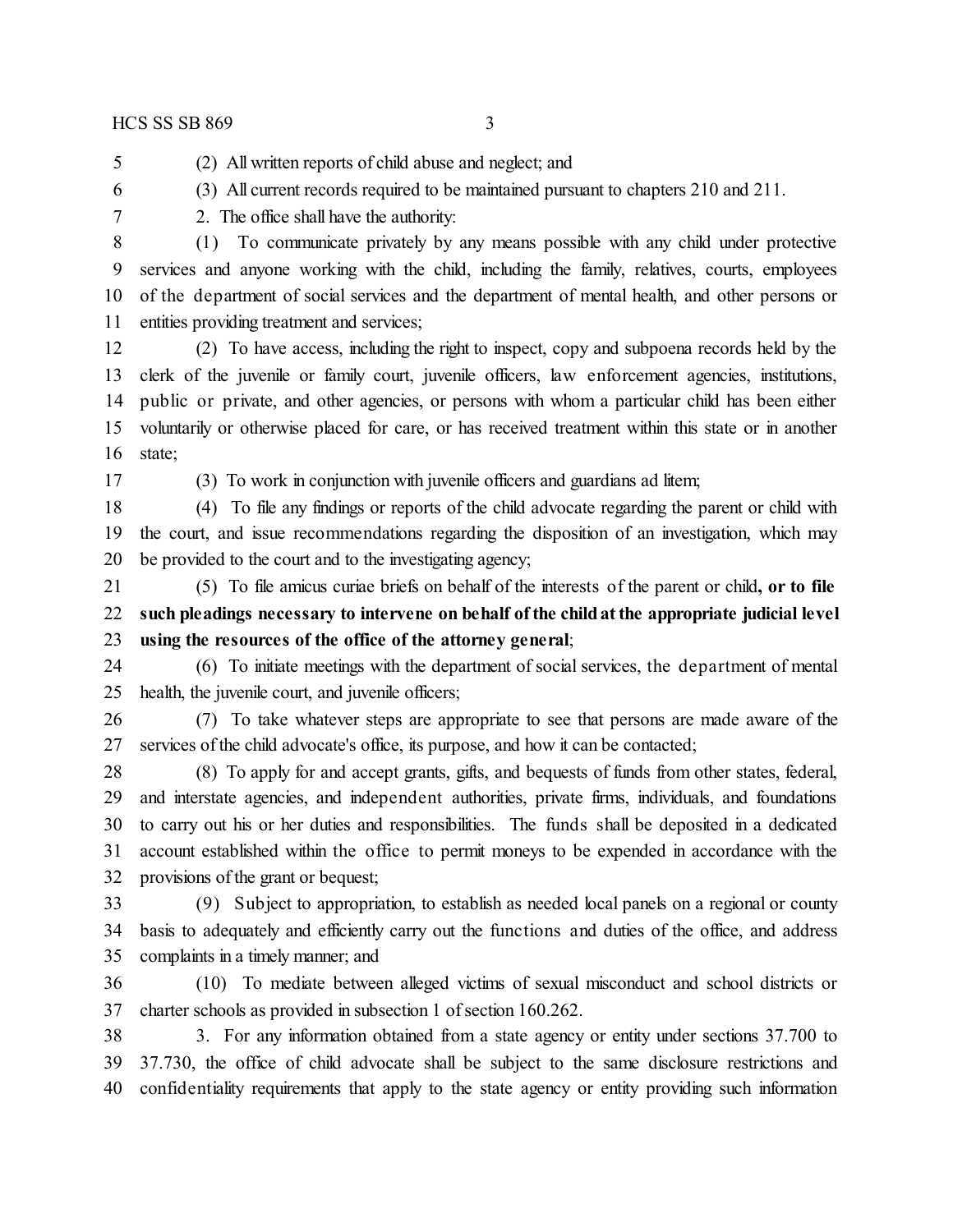to the office of child advocate. For information obtained directly by the office of child advocate under sections 37.700 to 37.730, the office of child advocate shall be subject to the same disclosure restrictions and confidentiality requirements that apply to the children's division regarding information obtained during a child abuse and neglect investigation resulting in an unsubstantiated report.

210.027. For **[**child-care**] child care** providers who receive state or federal funds for providing **[**child-care**] child care** services in the home either by direct payment or through reimbursement to a **[**child-care**] child care** beneficiary, the department of social services shall:

 (1) **Establish a publicly available website listing provider-specific information about any health and safety licensing or regulatory requirements met by the provider including dates of inspection, history of violations, and compliance actions taken;**

 **(2) Establish or designate a hotline for parents to submit complaints about child care providers;**

**(3)** Be authorized to revoke the registration of a registered provider for due cause;

**[**(2)**] (4)** Require providers to be at least eighteen years of age;

 **[**(3)**] (5) Establish minimum requirements for building and physical premises to include: compliance with state and local fire , health, and building codes which must include the ability to evacuate children in the case of an emergency, and eme rgency preparedness and response planning. Providers must meet these minimum requirements prior to receiving federal assistance.** Where there are no local ordinances or regulations regarding smoke detectors, require providers, by rule, to install and maintain an adequate number of smoke detectors in the residence where child care is provided;

**[**(4)**] (6)** Require providers to be tested for tuberculosis;

 **[**(5)**] (7)** Require providers to notify parents if the provider does not have immediate access to a telephone;

 **[**(6) Make providers aware of local opportunities for training in first aid and child care**] (8) Make and promulgate necessary and reasonable rule s and regulations to define pre se rvice training requirements for child care providers pursuant to applicable federal laws and regulations;**

 **(9) Establish procedures for conducting on-site monitoring of child care providers prior to their receiving state or federal funds for providing child care services in the home e ithe r by direct payment or through reimbursement to a child care beneficiary and annually thereafter;**

 **(10) Require providers that receive assistance under applicable federal regulations and statutes to report any se rious injuries or deaths of children occurring in child care to the department;**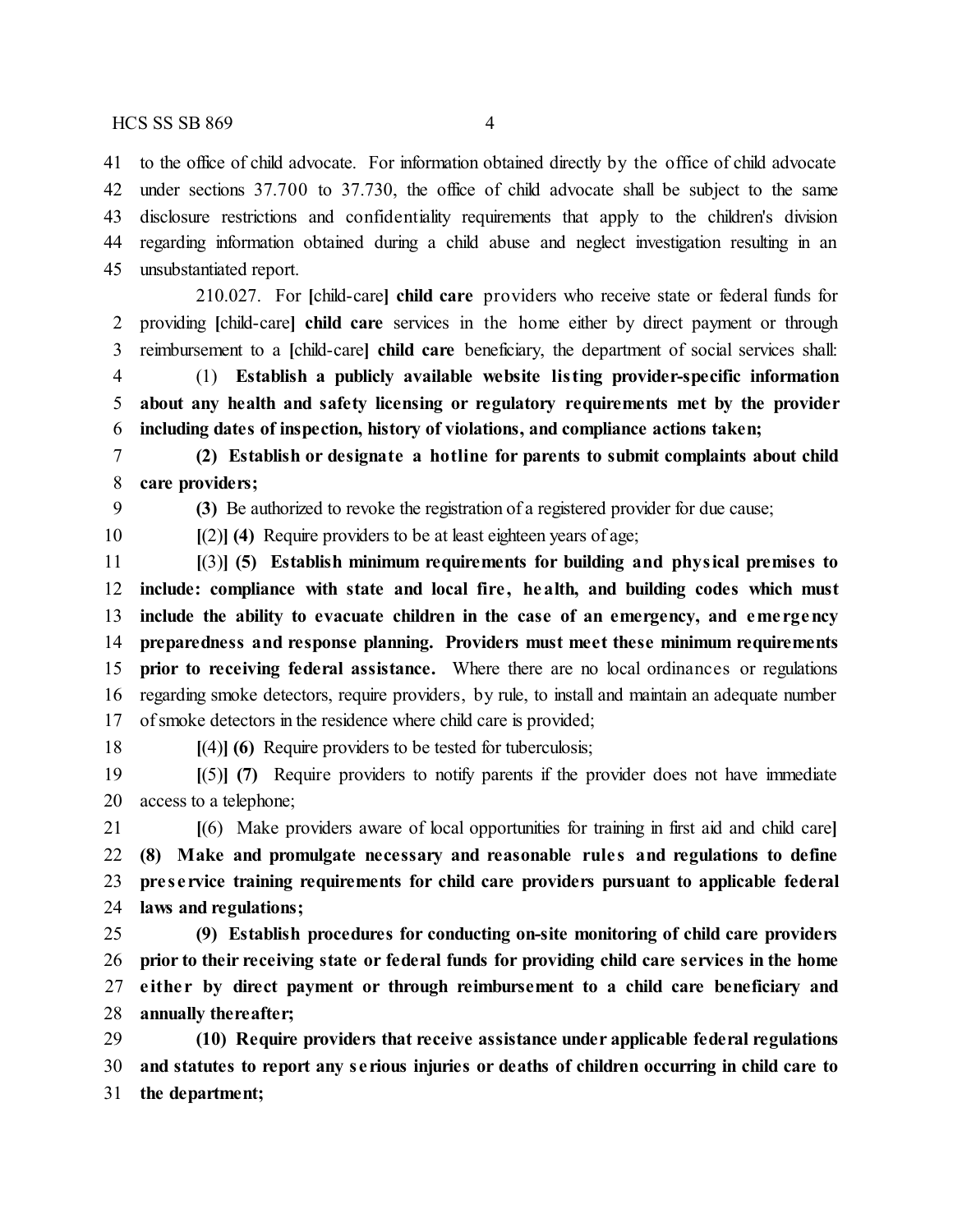**(11) Establish a child care indicator system that shall provide parents with a way to differentiate between child care providers as required by federal regulations. The system shall indicate whether the provider meets Missouri's registration or licensing standards, is in compliance with applicable health and safety requirements, and if the provider has any violations related to registration or licensing requirements. The system also shall indicate if the provide r utilizes a nationally recognized curricula and if the provider is in compliance with staff educational requirements**.

210.145. 1. The division shall develop protocols which give priority to:

 (1) Ensuring the well-being and safety of the child in instances where child abuse or neglect has been alleged;

 (2) Promoting the preservation and reunification of children and families consistent with state and federal law;

(3) Providing due process for those accused of child abuse or neglect; and

 (4) Maintaining an information system operating at all times, capable of receiving and maintaining reports. This information system shall have the ability to receive reports over a single, statewide toll-free number. Such information system shall maintain the results of all investigations, family assessments and services, and other relevant information.

 2. The division shall utilize structured decision-making protocols for classification purposes of all child abuse and neglect reports. The protocols developed by the division shall give priority to ensuring the well-being and safety of the child. All child abuse and neglect reports shall be initiated within twenty-four hours and shall be classified based upon the reported risk and injury to the child. The division shall promulgate rules regarding the structured decision-making protocols to be utilized for all child abuse and neglect reports.

 3. Upon receipt of a report, the division shall determine if the report merits investigation, including reports which if true would constitute a suspected violation of any of the following: section 565.020, 565.021, 565.023, 565.024, or 565.050 if the victim is a child less than eighteen years of age, section 566.030 or 566.060 if the victim is a child less than eighteen years of age, or other crimes under chapter 566 if the victim is a child less than eighteen years of age and the perpetrator is twenty-one years of age or older, section 567.050 if the victim is a child less than eighteen years of age, section 568.020, 568.030, 568.045, 568.050, 568.060, 568.080, or 568.090, section 573.025, 573.035, 573.037, or 573.040, or an attempt to commit any such crimes. The division shall immediately communicate all reports that merit investigation to its appropriate local office and any relevant information as may be contained in the information system. The local division staff shall determine, through the use of protocols developed by the division, whether an investigation or the family assessment and services approach should be used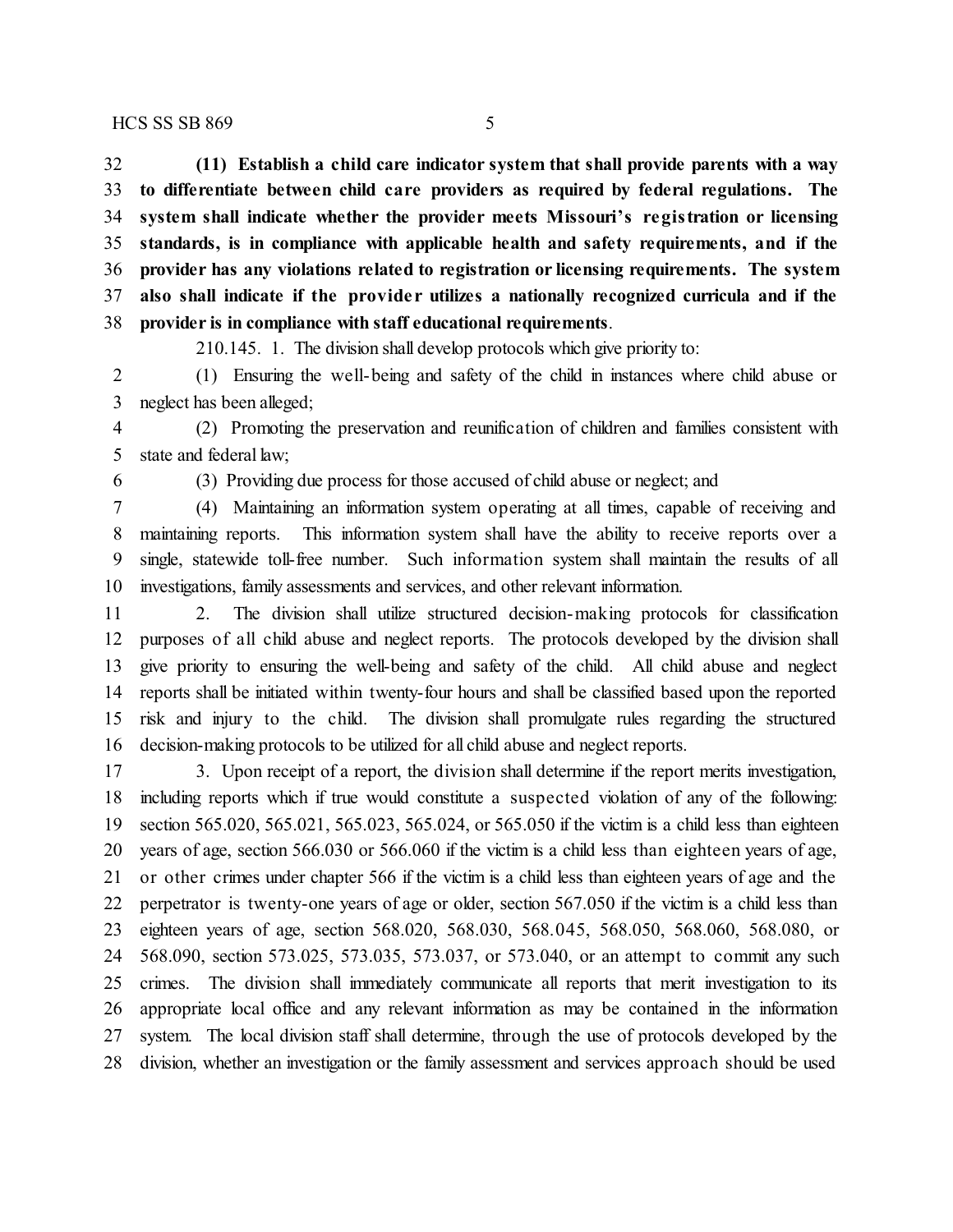to respond to the allegation. The protocols developed by the division shall give priority to ensuring the well-being and safety of the child.

 4. When the child abuse and neglect hotline receives three or more calls, within a seventy-two hour period, from one or more individuals concerning the same child, the division shall conduct a review to determine whether the calls meet the criteria and statutory definition for a child abuse and neglect report to be accepted. In conducting the review, the division shall contact the hotline caller or callers in order to collect information to determine whether the calls meet the criteria for harassment.

 5. The local office shall contact the appropriate law enforcement agency immediately upon receipt of a report which division personnel determine merits an investigation and provide such agency with a detailed description of the report received. In such cases the local division office shall request the assistance of the local law enforcement agency in all aspects of the investigation of the complaint. The appropriate law enforcement agency shall either assist the division in the investigation or provide the division, within twenty-four hours, an explanation in writing detailing the reasons why it is unable to assist.

 6. The local office of the division shall cause an investigation or family assessment and services approach to be initiated in accordance with the protocols established in subsection 2 of this section, except in cases where the sole basis for the report is educational neglect. If the report indicates that educational neglect is the only complaint and there is no suspicion of other neglect or abuse, the investigation shall be initiated within seventy-two hours of receipt of the report. If the report indicates the child is in danger of serious physical harm or threat to life, an investigation shall include direct observation of the subject child within twenty-four hours of the receipt of the report. Local law enforcement shall take all necessary steps to facilitate such direct observation. Callers to the child abuse and neglect hotline shall be instructed by the division's hotline to call 911 in instances where the child may be in immediate danger. If the parents of the child are not the alleged **[**abusers**] perpetrators**, a parent of the child must be notified prior to the child being interviewed by the division. No person responding to or investigating a child abuse and neglect report shall call prior to a home visit or leave any documentation of any attempted visit, such as business cards, pamphlets, or other similar identifying information if he or she has a reasonable basis to believe the following factors are present:

(1) (a) No person is present in the home at the time ofthe home visit; and

 (b) The alleged perpetrator resides in the home or the physical safety of the child may be compromised if the alleged perpetrator becomes aware of the attempted visit;

(2) The alleged perpetrator will be alerted regarding the attempted visit; or

(3) The family has a history of domestic violence or fleeing the community.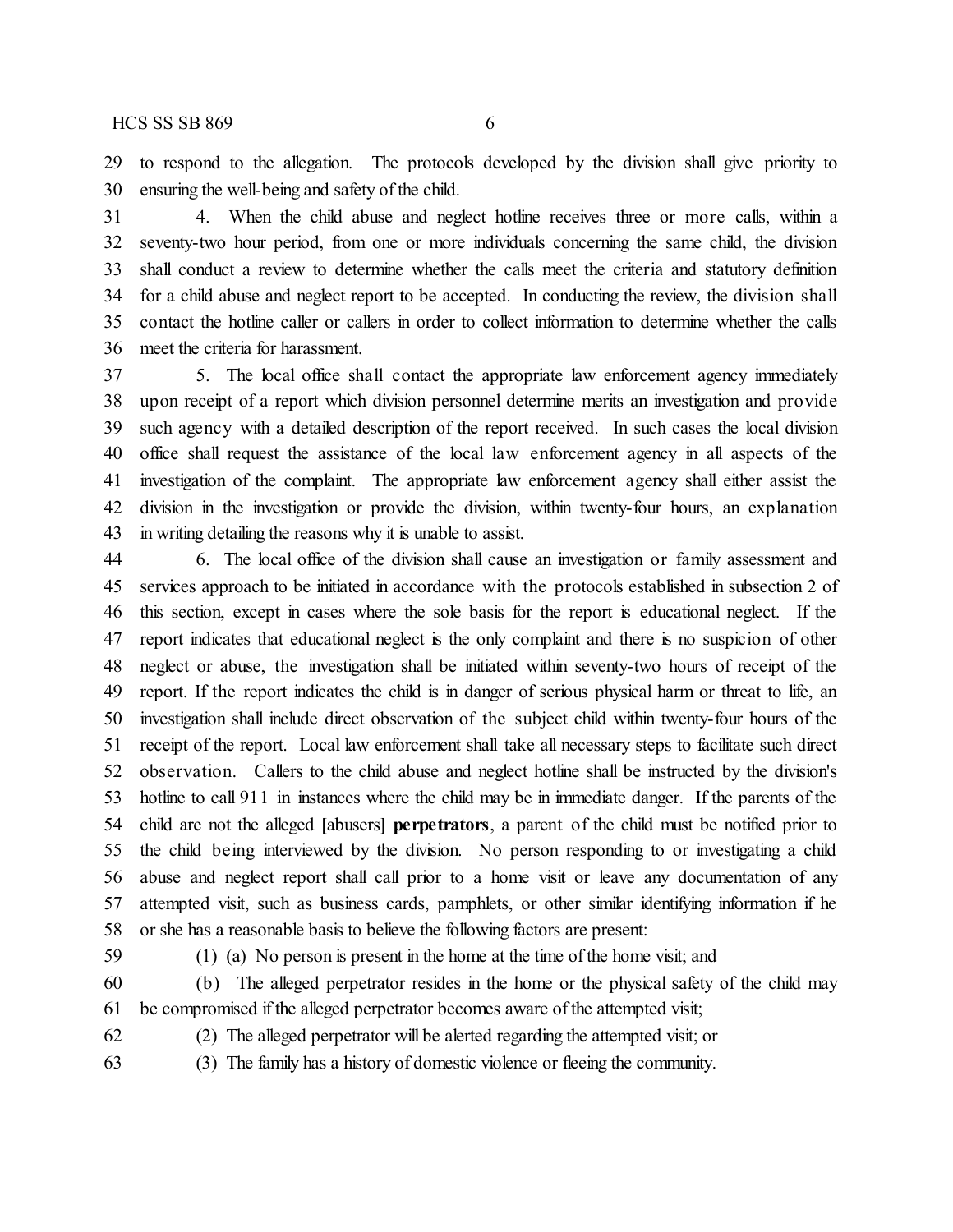If the alleged perpetrator is present during a visit by the person responding to or investigating the report, such person shall provide written material to the alleged perpetrator informing him or her of his or her rights regarding such visit, including but not limited to the right to contact an attorney. The alleged perpetrator shall be given a reasonable amount of time to read such written material or have such material read to him or her by the case worker before the visit commences, but in no event shall such time exceed five minutes; except that, such requirement to provide

 written material and reasonable time to read such material shall not apply in cases where the child faces an immediate threat or danger, or the person responding to investigating the report is or feels threatened or in danger of physical harm. If the abuse is alleged to have occurred in a school or child care facility the division shall not meet with the child in any school building or child-care facility building where abuse of such child is alleged to have occurred. When the child is reported absent from the residence, the location and the well-being of the child shall be verified. For purposes of this subsection, child care facility shall have the same meaning as such term is defined in section 210.201.

 7. The director of the division shall name at least one chief investigator for each local division office, who shall direct the division response on any case involving a second or subsequent incident regarding the same subject child or perpetrator. The duties of a chief investigator shall include verification of direct observation of the subject child by the division and shall ensure information regarding the status of an investigation is provided to the public school district liaison. The public school district liaison shall develop protocol in conjunction with the chief investigator to ensure information regarding an investigation is shared with appropriate school personnel. The superintendent of each school district shall designate a specific person or persons to act as the public school district liaison. Should the subject child attend a nonpublic school the chief investigator shall notify the school principal of the investigation. Upon notification of an investigation, all information received by the public school district liaison or the school shall be subject to the provisions of the federal Family Educational Rights and Privacy Act (FERPA), 20 U.S.C., Section 1232g, and federal rule 34 C.F.R., Part 99.

 8. The investigation shall include but not be limited to the nature, extent, and cause of the abuse or neglect; the identity and age of the person responsible for the abuse or neglect; the names and conditions of other children in the home, if any; the home environment and the relationship of the subject child to the parents or other persons responsible for the child's care; any indication of incidents of physical violence against any other household or family member; and other pertinent data.

98 9. When a report has been made by a person required to report under section 210.115, the division shall contact the person who made such report within forty-eight hours of the receipt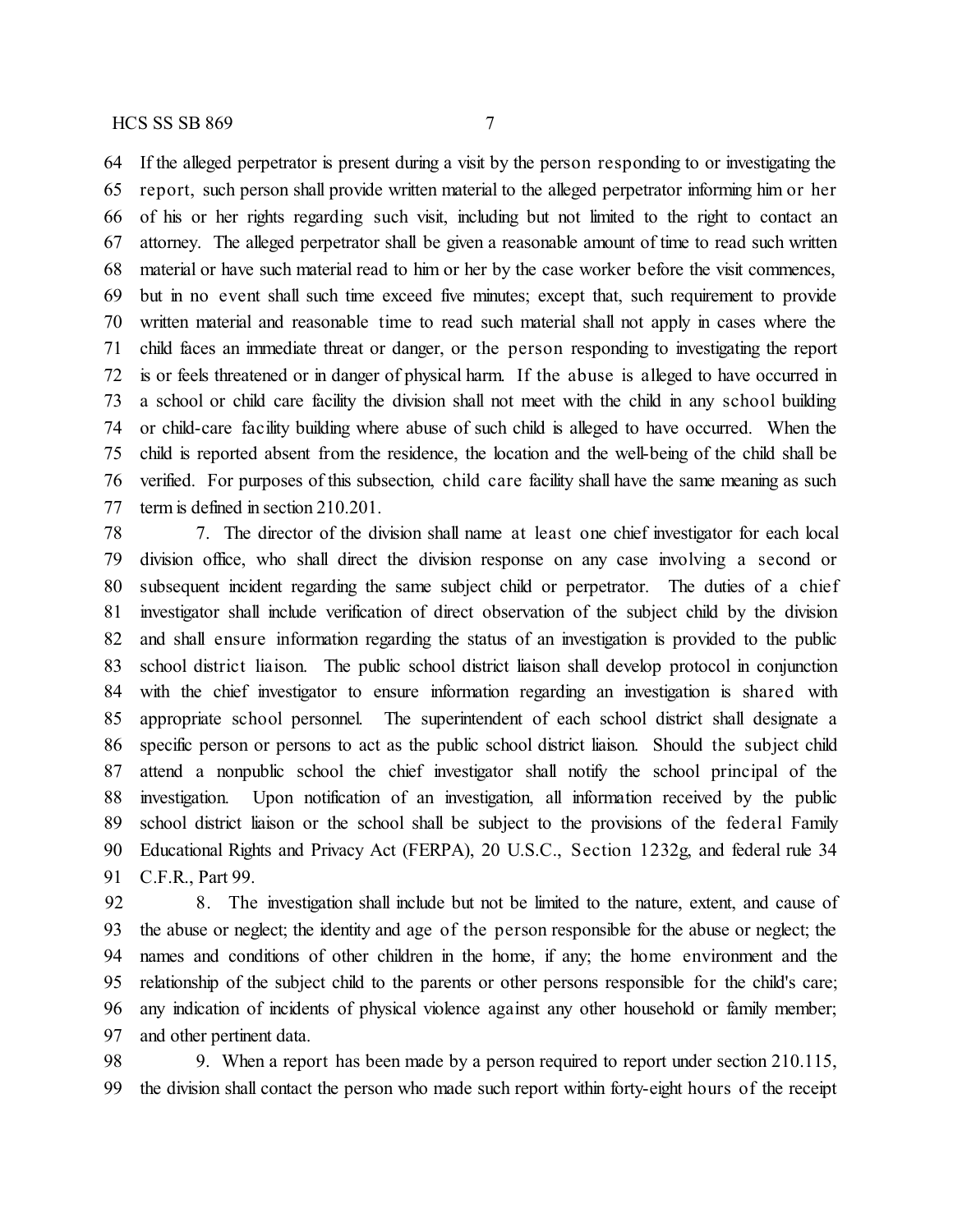of the report in order to ensure that full information has been received and to obtain any additional information or medical records, or both, that may be pertinent.

 10. Upon completion of the investigation, if the division suspects that the report was made maliciously or for the purpose of harassment, the division shall refer the report and any evidence of malice or harassment to the local prosecuting or circuit attorney.

 11. Multidisciplinary teams shall be used whenever conducting the investigation as determined by the division in conjunction with local law enforcement. Multidisciplinary teams shall be used in providing protective or preventive social services, including the services of law enforcement, a liaison of the local public school, the juvenile officer, the juvenile court, and other agencies, both public and private.

 12. For all family support team meetings involving an alleged victim of child abuse or neglect, the parents, legal counsel for the parents, foster parents, the legal guardian or custodian of the child, the guardian ad litem for the child, and the volunteer advocate for the child shall be provided notice and be permitted to attend all such meetings. Family members, other than alleged perpetrators, or other community informal or formal service providers that provide significant support to the child and other individuals may also be invited at the discretion of the parents of the child. In addition, the parents, the legal counsel for the parents, the legal guardian or custodian and the foster parents may request that other individuals, other than alleged perpetrators, be permitted to attend such team meetings. Once a person is provided notice of or attends such team meetings, the division or the convenor of the meeting shall provide such persons with notice of all such subsequent meetings involving the child. Families may determine whether individuals invited at their discretion shall continue to be invited.

 13. If the appropriate local division personnel determine after an investigation has begun that completing an investigation is not appropriate, the division shall conduct a family assessment and services approach. The division shall provide written notification to local law enforcement prior to terminating any investigative process. The reason for the termination of the investigative process shall be documented in the record of the division and the written notification submitted to local law enforcement. Such notification shall not preclude nor prevent any investigation by law enforcement.

 14. If the appropriate local division personnel determines to use a family assessment and services approach, the division shall:

 (1) Assess any service needs of the family. The assessment of risk and service needs shall be based on information gathered from the family and other sources;

 (2) Provide services which are voluntary and time-limited unless it is determined by the division based on the assessment of risk that there will be a high risk of abuse or neglect if the family refuses to accept the services. The division shall identify services for families where it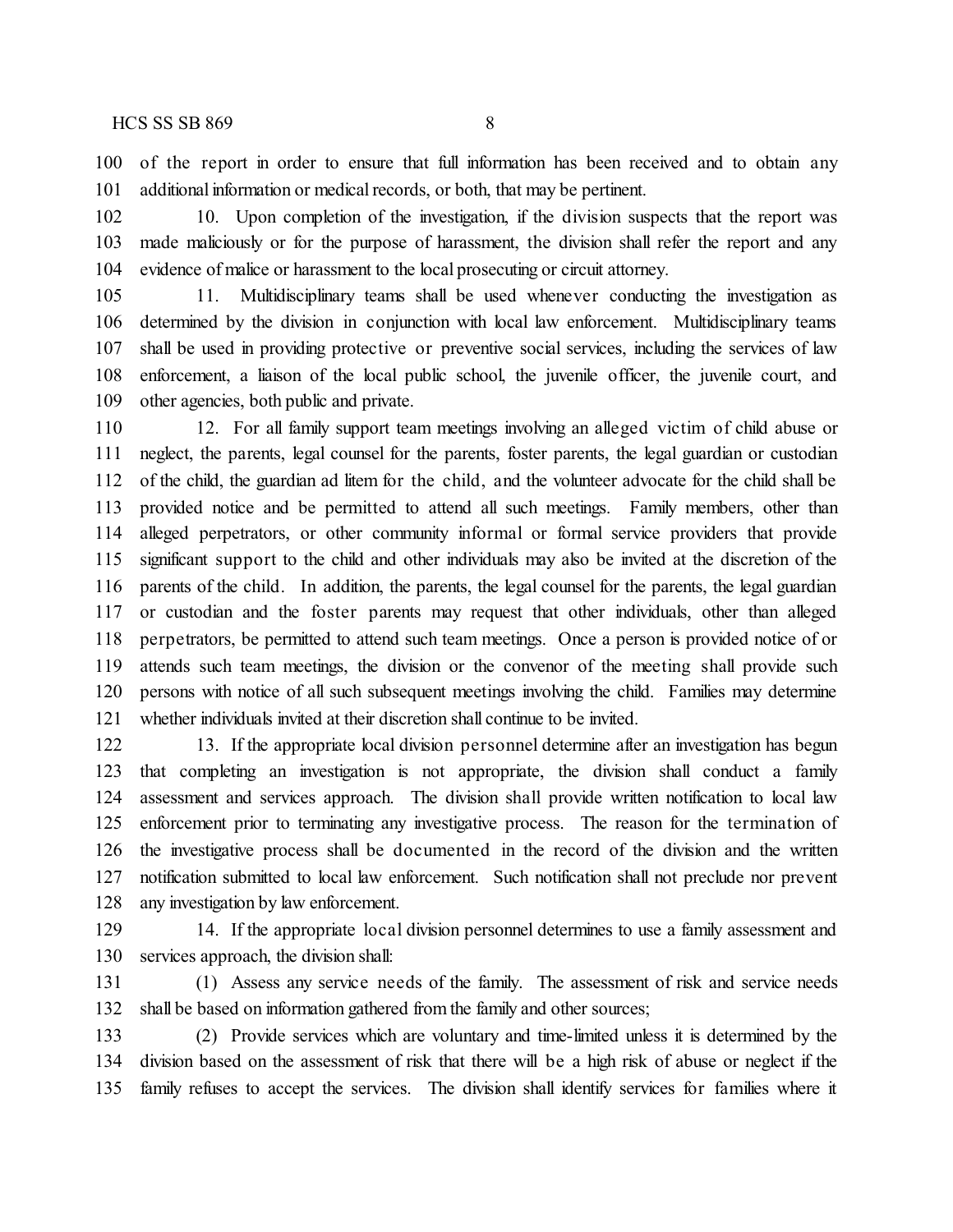is determined that the child is at high risk of future abuse or neglect. The division shall thoroughly document in the record its attempt to provide voluntary services and the reasons these services are important to reduce the risk of future abuse or neglect to the child. If the family continues to refuse voluntary services or the child needs to be protected, the division may commence an investigation;

 (3) Commence an immediate investigation if at any time during the family assessment and services approach the division determines that an investigation, as delineated in sections 210.109 to 210.183, is required. The division staff who have conducted the assessment may 144 remain involved in the provision of services to the child and family;

 (4) Document at the time the case is closed, the outcome of the family assessment and services approach, any service provided and the removal of risk to the child, if it existed.

 15. **(1)** Within **[**thirty**] forty-five** days of an oral report of abuse or neglect, the local office shall update the information in the information system. The information system shall contain, at a minimum, the determination made by the division as a result of the investigation, identifying information on the subjects of the report, those responsible for the care of the subject child and other relevant dispositional information. The division shall complete all investigations within **[**thirty**] forty-five** days, unless good cause for the failure to complete the investigation is **specifically** documented in the information system. **Good cause for failure to complete an investigation shall include, but not be limited to:**

 **(a) The necessity to obtain relevant reports of medical providers, medical examiners, psychological testing, law enforcement agencies, forensic testing, and analysis of relevant evidence by third parties which has not been comple ted and provided to the division;**

 **(b) The attorney general or the prosecuting or circuit attorney of the city or county in which a criminal investigation is pending certifies in writing to the division that there is a pending criminal investigation of the incident under investigation by the division and the issuing of a decision by the division will adversely impact the progress of the investigation; or**

 **(c) The child victim, the subject of the investigation or another witness with information relevant to the investigation is unable or temporarily unwilling to provide complete information within the specified time frames due to illness, injury, unavailability, mental capacity, age, developmental disability, or other cause.**

**The division shall document any such reasons for failure to complete the investigation.**

 **(2)** If **[**a child involved in a pending investigation dies**] a child fatality or near-fatality is involved in a report of abuse or neglect**, the investigation shall remain open until the division's investigation surrounding **[**the death**] such death or near-fatal injury** is completed.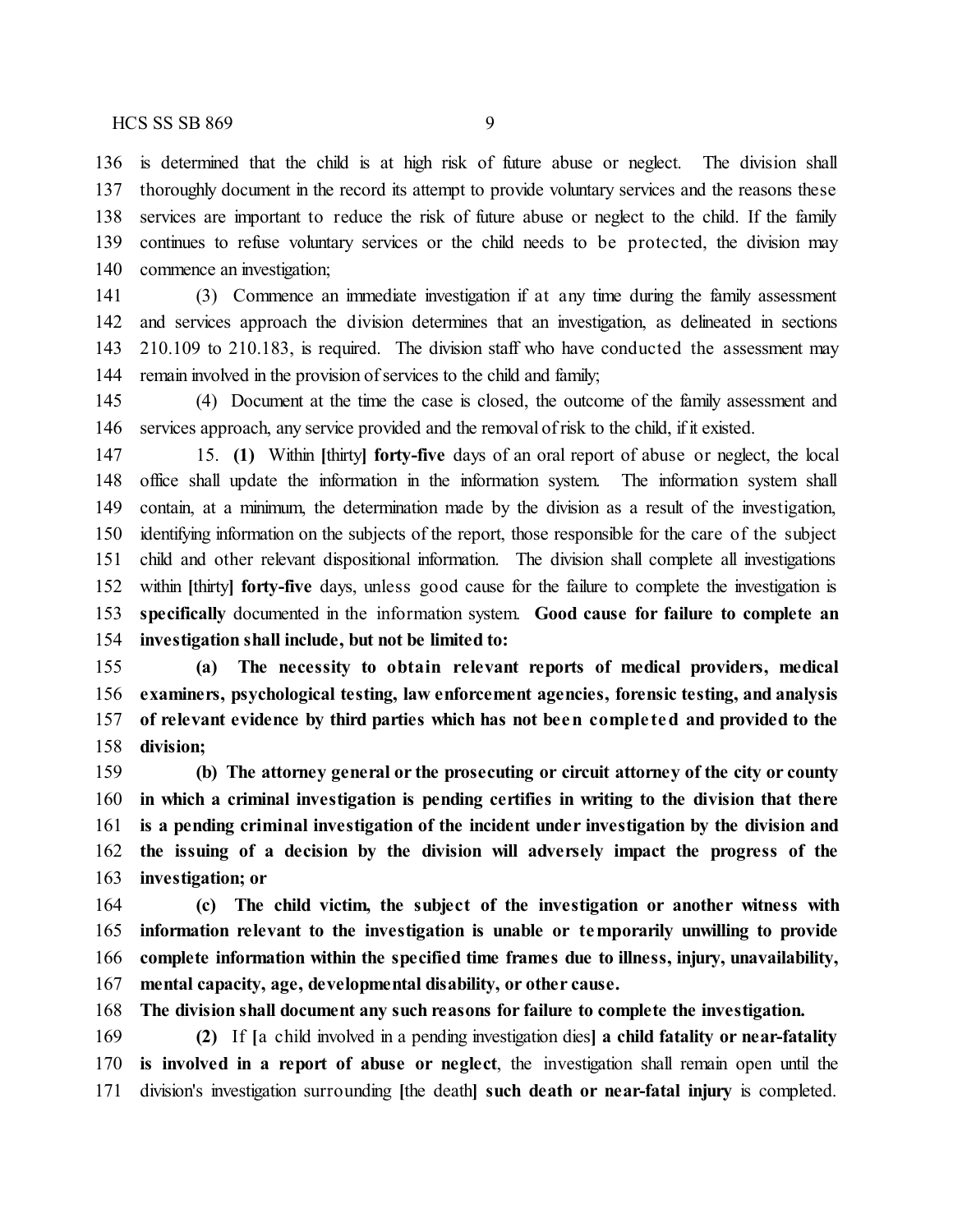**(3)** If the investigation is not completed within **[**thirty**] forty-five** days, the information system shall be updated at regular intervals and upon the completion of the investigation**, which shall be completed no later than ninety days after receipt of a report of abuse or neglect, or one hundred and twenty days after receipt of a report of abuse or neglect involving sexual abuse, or until the division's investigation is complete in cases involving a child fatality or near-fatality**. The information in the information system shall be updated to reflect any subsequent findings, including any changes to the findings based on an administrative or judicial hearing on the matter.

 16. A person required to report under section 210.115 to the division and any person making a report of child abuse or neglect made to the division which is not made anonymously shall be informed by the division of his or her right to obtain information concerning the disposition of his or her report. Such person shall receive, from the local office, if requested, information on the general disposition of his or her report. Such person may receive, if requested, findings and information concerning the case. Such release of information shall be at the discretion of the director based upon a review of the reporter's ability to assist in protecting the child or the potential harm to the child or other children within the family. The local office shall respond to the request within forty-five days. The findings shall be made available to the reporter within five days of the outcome of the investigation. If the report is determined to be unsubstantiated, the reporter may request that the report be referred by the division to the office of child advocate for children's protection and services established in sections 37.700 to 37.730. Upon request by a reporter under this subsection, the division shall refer an unsubstantiated report of child abuse or neglect to the office of child advocate for children's protection and services.

 17. The division shall provide to any individual who is not satisfied with the results of an investigation information about the office of child advocate and the services it may provide under sections 37.700 to 37.730.

 18. In any judicial proceeding involving the custody of a child the fact that a report may have been made pursuant to sections 210.109 to 210.183 shall not be admissible. However:

 (1) Nothing in this subsection shall prohibit the introduction of evidence from independent sources to support the allegations that may have caused a report to have been made; and

 (2) The court may on its own motion, or shall if requested by a party to the proceeding, make an inquiry not on the record with the children's division to determine if such a report has been made.

 If a report has been made, the court may stay the custody proceeding until the children's division completes its investigation.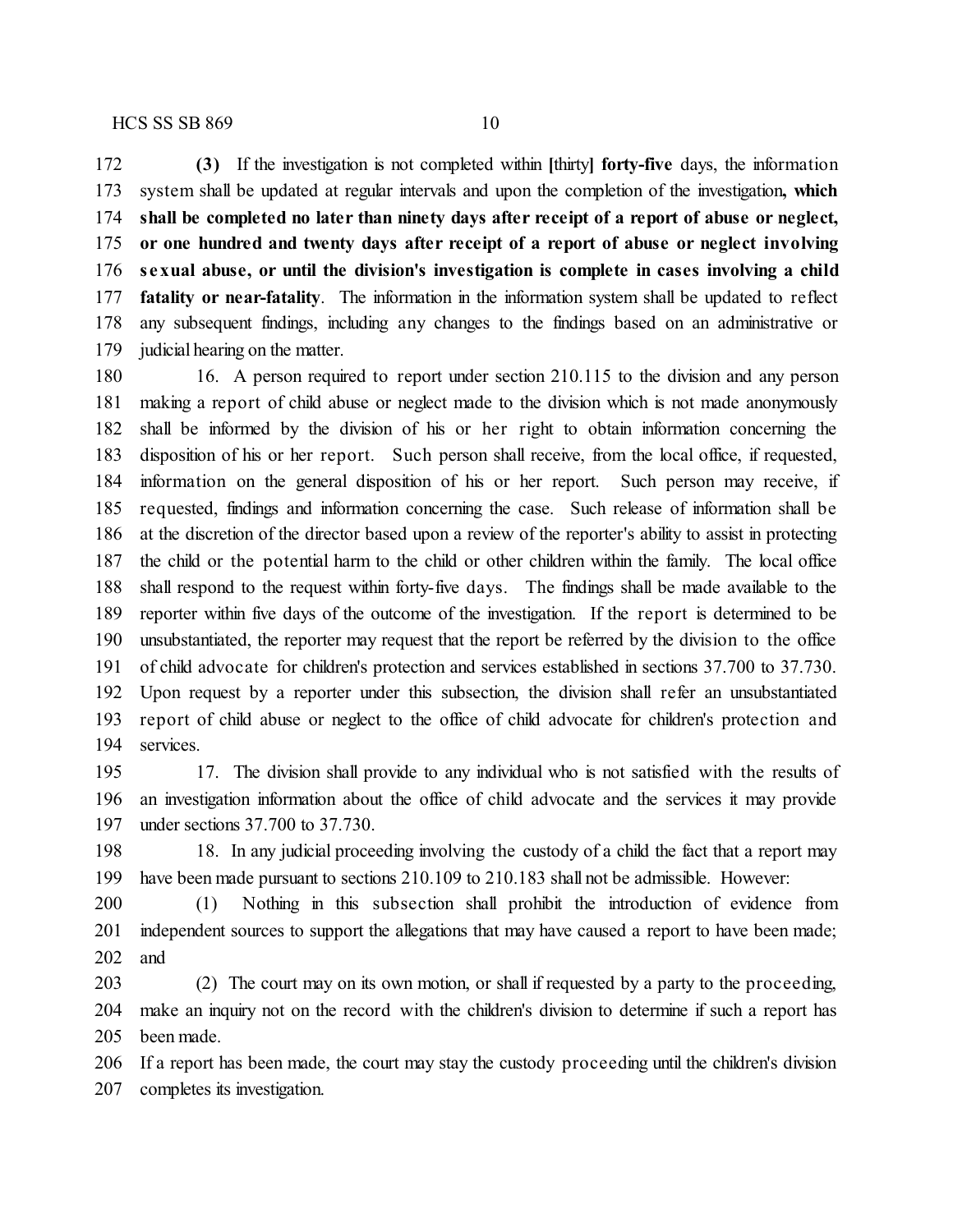19. In any judicial proceeding involving the custody of a child where the court determines that the child is in need of services under paragraph (d) of subdivision (1) of subsection 1 of section 211.031 and has taken jurisdiction, the child's parent, guardian or custodian shall not be entered into the registry.

 20. The children's division is hereby granted the authority to promulgate rules and regulations pursuant to the provisions of section 207.021 and chapter 536 to carry out the provisions of sections 210.109 to 210.183.

 21. Any rule or portion of a rule, as that term is defined in section 536.010, that is created under the authority delegated in this section shall become effective only if it complies with and is subject to all of the provisions of chapter 536 and, if applicable, section 536.028. This section and chapter 536 are nonseverable and if any of the powers vested with the general assembly pursuant to chapter 536 to review, to delay the effective date or to disapprove and annul a rule are subsequently held unconstitutional, then the grant of rulemaking authority and any rule proposed or adopted after August 28, 2000, shall be invalid and void.

210.152. 1. All identifying information, including telephone reports reported pursuant to section 210.145, relating to reports of abuse or neglect received by the division shall be retained by the division and removed from the records of the division as follows:

 (1) For investigation reports contained in the central registry, identifying information shall be retained by the division;

 (2) (a) For investigation reports initiated against a person required to report pursuant to section 210.115, where insufficient evidence of abuse or neglect is found by the division and where the division determines the allegation of abuse or neglect was made maliciously, for purposes of harassment or in retaliation for the filing of a report by a person required to report, identifying information shall be expunged by the division within forty-five days from the conclusion of the investigation;

 (b) For investigation reports, where insufficient evidence of abuse or neglect is found by the division and where the division determines the allegation of abuse or neglect was made maliciously, for purposes of harassment or in retaliation for the filing of a report, identifying information shall be expunged by the division within forty-five days from the conclusion of the investigation;

 (c) For investigation reports initiated by a person required to report under section 210.115, where insufficient evidence of abuse or neglect is found by the division, identifying information shall be retained for five years from the conclusion of the investigation. For all other investigation reports where insufficient evidence of abuse or neglect is found by the division, identifying information shall be retained for two years from the conclusion of the investigation. Such reports shall include any exculpatory evidence known by the division, including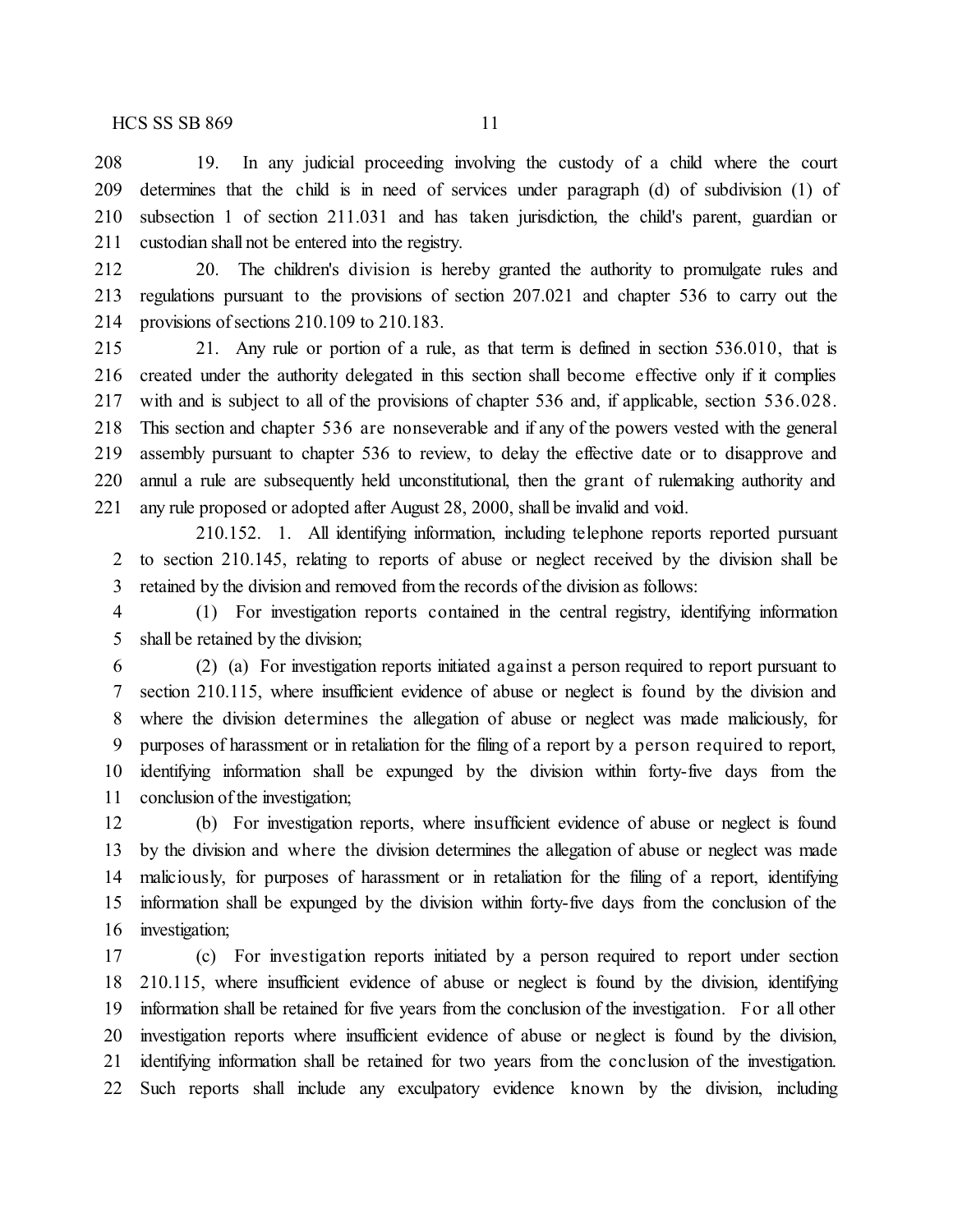exculpatory evidence obtained after the closing of the case. At the end of such time period, the identifying information shall be removed from the records of the division and destroyed;

 (3) For reports where the division uses the family assessment and services approach, identifying information shall be retained by the division;

 (4) For reports in which the division is unable to locate the child alleged to have been abused or neglected, identifying information shall be retained for ten years from the date of the report and then shall be removed from the records of the division.

 2. Within ninety days**, or within one hundred twenty days in cases involving sexual abuse, or until the division's investigation is complete in cases involving a child fatality or near-fatality**, after receipt of a report of abuse or neglect that is investigated, the alleged perpetrator named in the report and the parents of the child named in the report, if the alleged perpetrator is not a parent, shall be notified in writing of any determination made by the division based on the investigation. The notice shall advise either:

 (1) That the division has determined by a probable cause finding prior to August 28, 2004, or by a preponderance of the evidence after August 28, 2004, that abuse or neglect exists and that the division shall retain all identifying information regarding the abuse or neglect; that such information shall remain confidential and will not be released except to law enforcement agencies, prosecuting or circuit attorneys, or as provided in section 210.150; that the alleged perpetrator has sixty days from the date of receipt of the notice to seek reversal of the division's determination through a review by the child abuse and neglect review board as provided in subsection 4 of this section; or

 (2) That the division has not made a probable cause finding or determined by a preponderance of the evidence that abuse or neglect exists.

 3. The children's division may reopen a case for review at the request of the alleged perpetrator, the alleged victim, or the office of the child advocate if new, specific, and credible evidence is obtained that the division's decision was based on fraud or misrepresentation of material facts relevant to the division's decision and there is credible evidence that absent such fraud or misrepresentation the division's decision would have been different. If the alleged victim is under the age of eighteen, the request for review may be made by the alleged victim's parent, legal custodian, or legal guardian. All requests to reopen an investigation for review shall be made within a reasonable time and not more than one year after the children's division made its decision. The division shall not reopen a case for review based on any information which the person requesting the review knew, should have known, or could by the exercise of reasonable care have known before the date of the division's final decision in the case, unless the person requesting the review shows by a preponderance of the evidence that he or she could not have provided such information to the division before the date of the division's final decision in the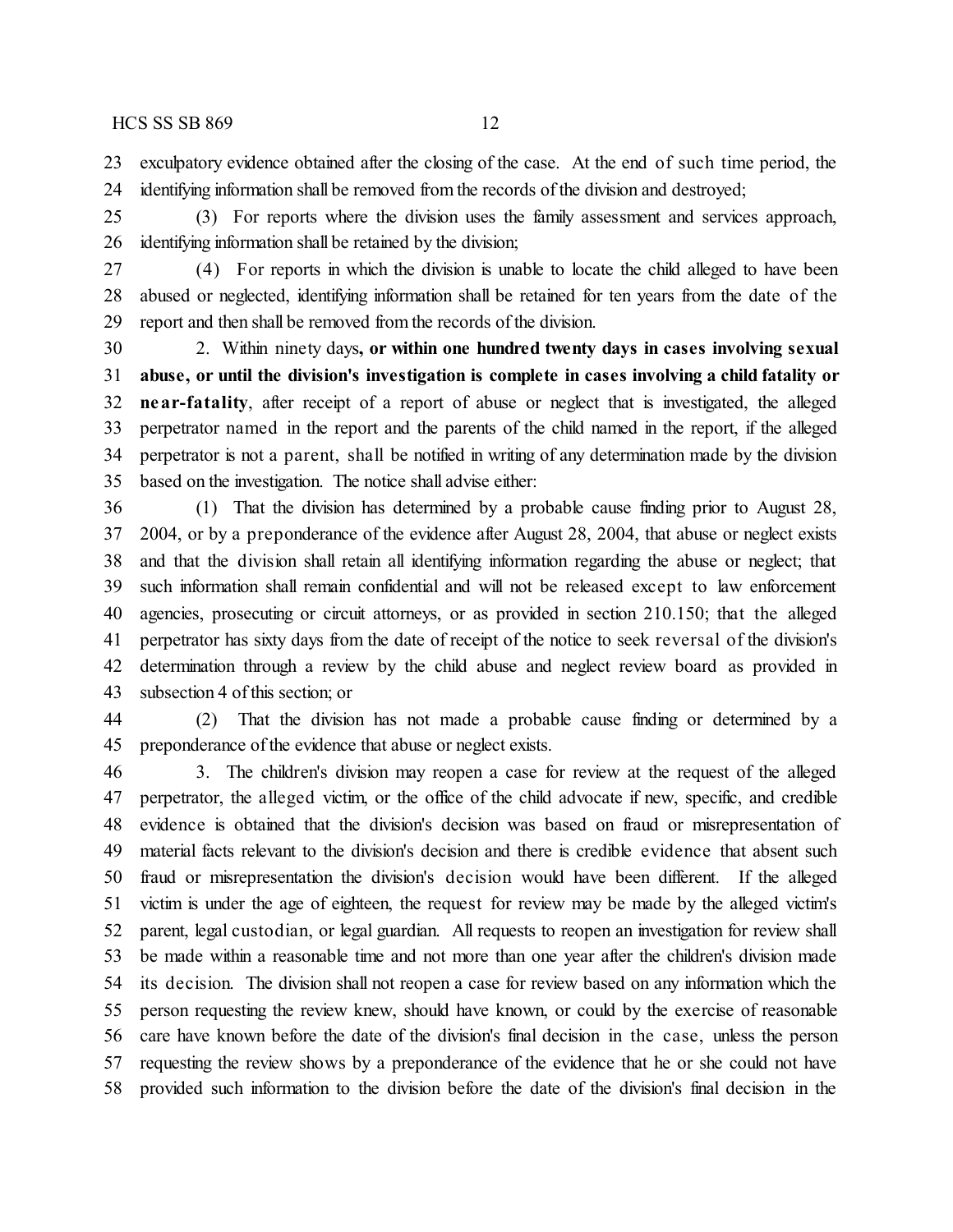case. Any person, other than the office of the child advocate, who makes a request to reopen a case for review based on facts which the person knows to be false or misleading or who acts in bad faith or with the intent to harass the alleged victim or perpetrator shall not have immunity

 from any liability, civil or criminal, for providing the information and requesting that the division reopen the investigation. Any person who makes a request to reopen an investigation based on facts which the person knows to be false shall be guilty of a class A misdemeanor. The children's division shall not reopen an investigation under any circumstances while the case is pending before a court of this state nor when a court has entered a final judgment after de novo judicial review pursuant to this section.

 4. Any person named in an investigation as a perpetrator who is aggrieved by a determination of abuse or neglect by the division as provided in this section may seek an administrative review by the child abuse and neglect review board pursuant to the provisions of section 210.153. Such request for review shall be made within sixty days of notification of the division's decision under this section. In those cases where criminal charges arising out of facts of the investigation are pending, the request for review shall be made within sixty days from the court's final disposition or dismissal of the charges.

 5. In any such action for administrative review, the child abuse and neglect review board shall sustain the division's determination if such determination was supported by evidence of probable cause prior to August 28, 2004, or is supported by a preponderance of the evidence after August 28, 2004, and is not against the weight of such evidence. The child abuse and neglect review board hearing shall be closed to all persons except the parties, their attorneys and those persons providing testimony on behalf of the parties.

 6. If the alleged perpetrator is aggrieved by the decision of the child abuse and neglect review board, the alleged perpetrator may seek de novo judicial review in the circuit court in the county in which the alleged perpetrator resides and in circuits with split venue, in the venue in which the alleged perpetrator resides, or in Cole County. If the alleged perpetrator is not a resident of the state, proper venue shall be in Cole County. The case may be assigned to the family court division where such a division has been established. The request for a judicial review shall be made within sixty days of notification of the decision of the child abuse and neglect review board decision. In reviewing such decisions, the circuit court shall provide the alleged perpetrator the opportunity to appear and present testimony. The alleged perpetrator may subpoena any witnesses except the alleged victim or the reporter. However, the circuit court shall have the discretion to allow the parties to submit the case upon a stipulated record.

 7. In any such action for administrative review, the child abuse and neglect review board shall notify the child or the parent, guardian or legal representative of the child that a review has been requested.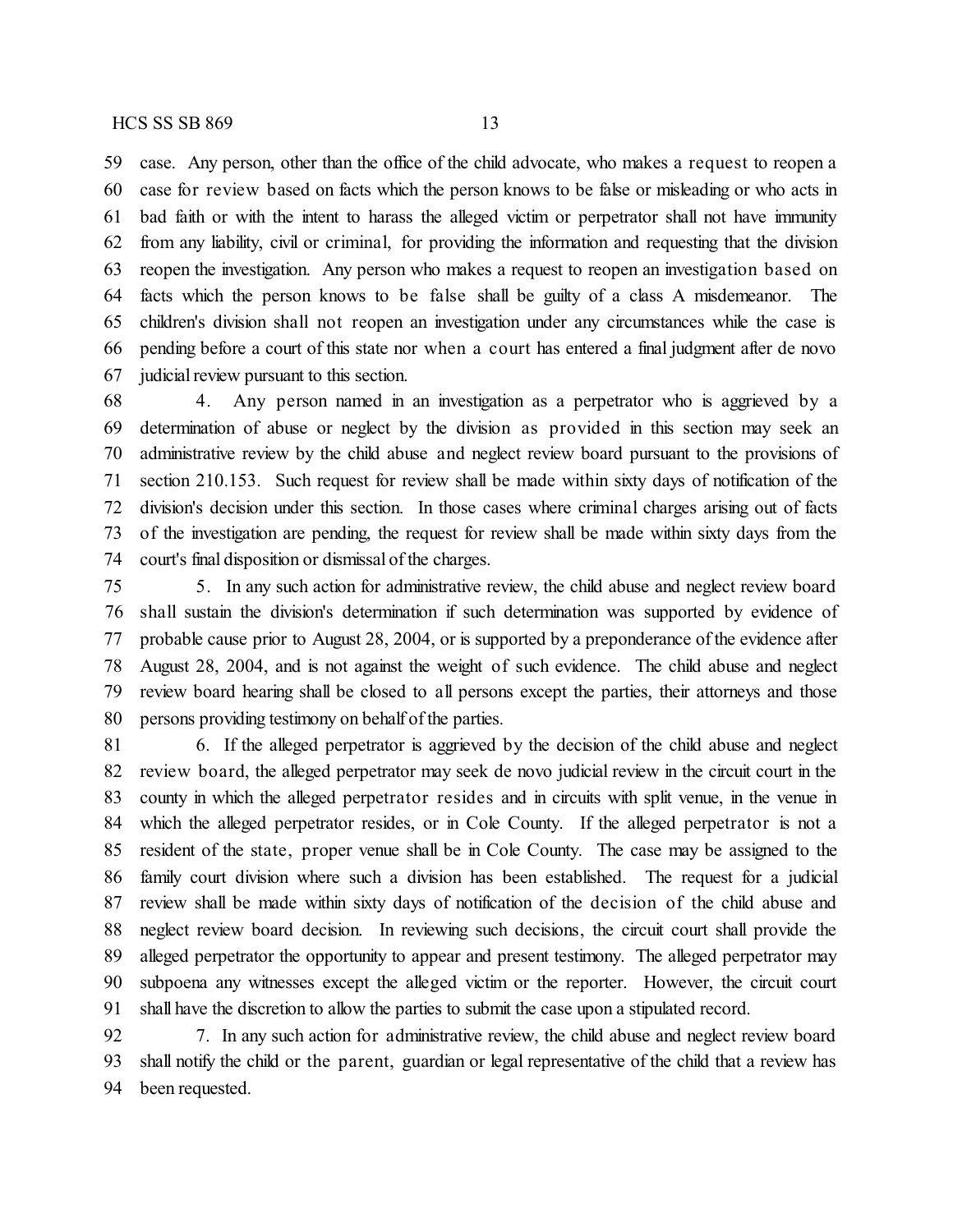210.160. 1. In every case involving an abused or neglected child which results in a judicial proceeding, the judge shall appoint a guardian ad litem to appear for and represent:

 (1) A child who is the subject of proceedings pursuant to sections 210.110 to 210.165 **except proceedings under subsection 6 of section 210.152**, sections 210.700 to 210.760, sections 211.442 to 211.487, or sections 453.005 to 453.170, or proceedings to determine custody or visitation rights under sections 452.375 to 452.410; or

 (2) A parent who is a minor, or who is a mentally ill person or otherwise incompetent, and whose child is the subject of proceedings under sections 210.110 to 210.165, sections 210.700 to 210.760, sections 211.442 to 211.487, or sections 453.005 to 453.170.

 2. **The judge, either sua sponte or upon motion of a party, may appoint a guardian ad litem to appear for and represent an abused or neglected child involved in proceedings arising under subsection 6 of section 210.152.**

 **[**2.**] 3.** The guardian ad litem shall be provided with all reports relevant to the case made to or by any agency or person, shall have access to all records of such agencies or persons relating to the child or such child's family members or placements of the child, and upon appointment by the court to a case, shall be informed of and have the right to attend any and all family support team meetings involving the child. Employees of the division, officers of the court, and employees of any agency involved shall fully inform the guardian ad litem of all aspects of the case of which they have knowledge or belief.

 **[**3.**] 4.** The appointing judge shall require the guardian ad litem to faithfully discharge such guardian ad litem's duties, and upon failure to do so shall discharge such guardian ad litem and appoint another. The appointing judge shall have the authority to examine the general and criminal background of persons appointed as guardians ad litem, including utilization of the family care safety registry and access line pursuant to sections 210.900 to 210.937, to ensure the safety and welfare of the children such persons are appointed to represent. The judge in making appointments pursuant to this section shall give preference to persons who served as guardian ad litem for the child in the earlier proceeding, unless there is a reason on the record for not giving such preference.

 **[**4.**] 5.** The guardian ad litem may be awarded a reasonable fee for such services to be set by the court. The court, in its discretion, may award such fees as a judgment to be paid by any party to the proceedings or from public funds. However, no fees as a judgment shall be taxed against a party or parties who have not been found to have abused or neglected a child or children. Such an award of guardian fees shall constitute a final judgment in favor of the guardian ad litem. Such final judgment shall be enforceable against the parties in accordance with chapter 513.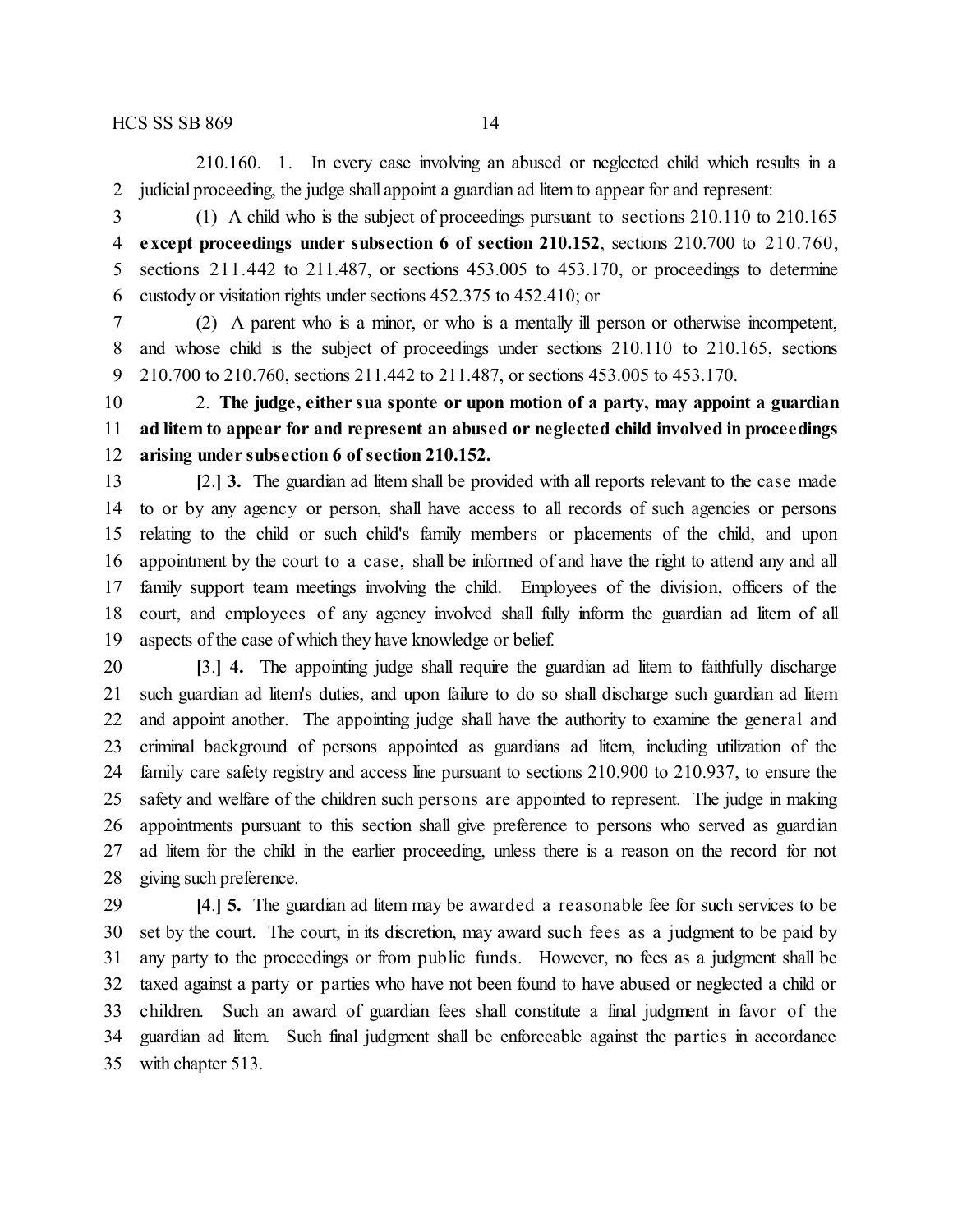**[**5.**] 6.** The court may designate volunteer advocates, who may or may not be attorneys licensed to practice law, to assist in the performance of the guardian ad litem duties for the court. Nonattorney volunteer advocates shall not provide legal representation. The court shall have the authority to examine the general and criminal background of persons designated as volunteer advocates, including utilization of the family care safety registry and access line pursuant to sections 210.900 to 210.937, to ensure the safety and welfare of the children such persons are designated to represent. The volunteer advocate shall be provided with all reports relevant to the case made to or by any agency or person, shall have access to all records of such agencies or persons relating to the child or such child's family members or placements of the child, and upon designation by the court to a case, shall be informed of and have the right to attend any and all family support team meetings involving the child. Any such designated person shall receive no compensation from public funds. This shall not preclude reimbursement for reasonable expenses.

 **[**6.**] 7.** Any person appointed to perform guardian ad litem duties shall have completed a training program in permanency planning and shall advocate for timely court hearings whenever possible to attain permanency for a child as expeditiously as possible to reduce the effects that prolonged foster care may have on a child. A nonattorney volunteer advocate shall have access to a court appointed attorney guardian ad litem should the circumstances of the particular case so require.

210.183. 1. At the time of the initial investigation of a report of child abuse or neglect, the division employee conducting the investigation shall provide the alleged perpetrator with a written description of the investigation process. Such written notice shall be given substantially in the following form:

 "The investigation is being undertaken by the Children's Division pursuant to the requirements of chapter 210 of the Revised Missouri Statutes in response to a report of child abuse or neglect.

 The identity of the person who reported the incident of abuse or neglect is confidential and may not even be known to the Division since the report could have been made anonymously.

 This investigation is required by law to be conducted in order to enable the Children's Division to identify incidents of abuse or neglect in order to provide protective or preventive 12 social services to families who are in need of such services.

 The division shall make every reasonable attempt to complete the investigation within **[**thirty days, except if a child involved in the pending investigation dies the investigation shall remain open until the division's investigation surrounding the death is completed.**] forty-five days, except for good cause which shall be documented,** otherwise, within ninety days**, or one hundred and twenty days after re ce ipt of a report of abuse or neglect involving sexual**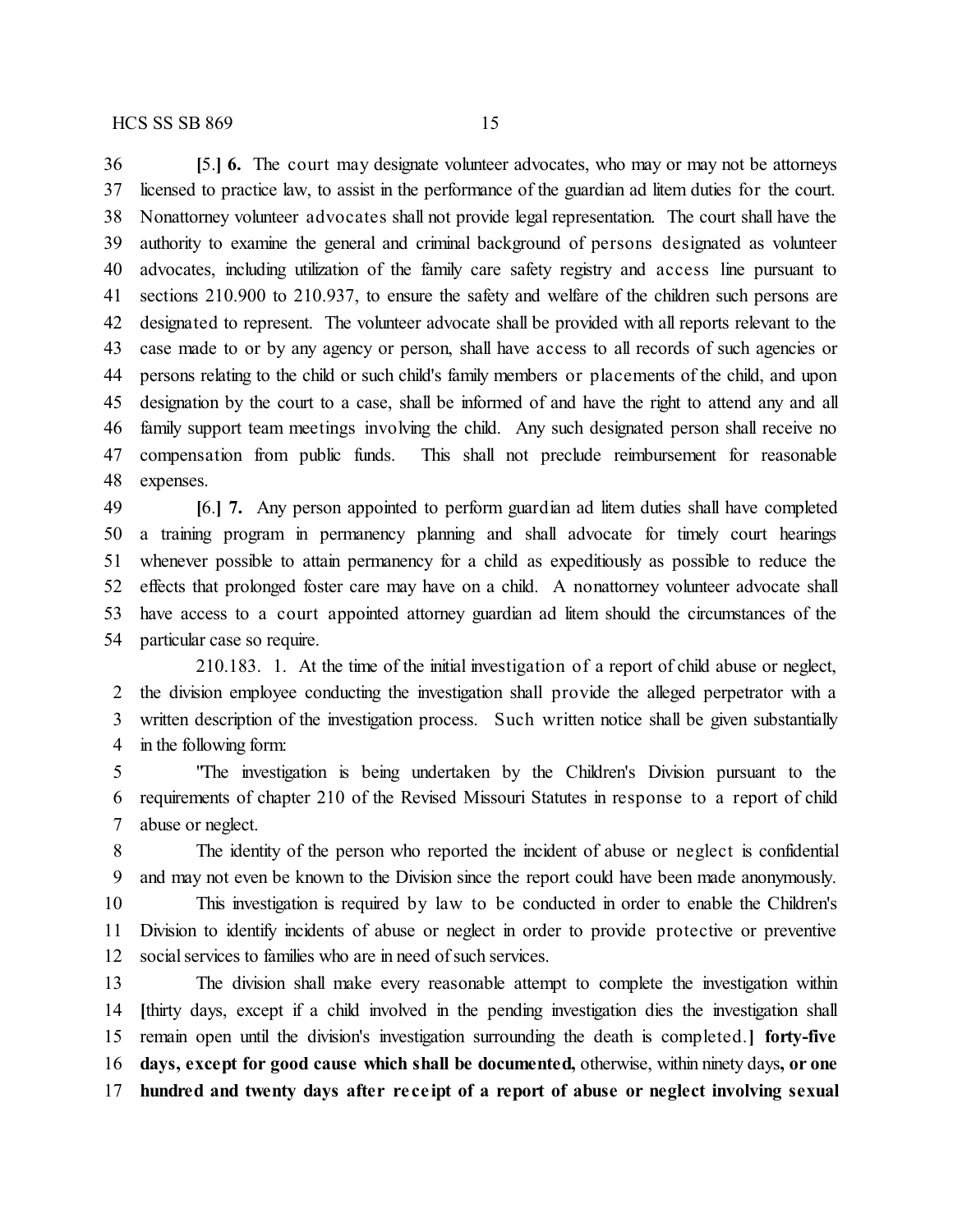**abuse, or when the division's investigation is complete in cases involving a child fatality or**

 **near-fatality,** you will receive a letter from the Division which will inform you of one of the following:

(1) That the Division has found insufficient evidence of abuse or neglect; or

 (2) That there appears to be by a preponderance of the evidence reason to suspect the existence of child abuse or neglect in the judgment of the Division and that the Division will contact the family to offer social services.

 If the Division finds by a preponderance of the evidence reason to believe child abuse or neglect has occurred or the case is substantiated by court adjudication, a record of the report and information gathered during the investigation will remain on file with the Division.

 If you disagree with the determination of the Division and feel that there is insufficient reason to believe by a preponderance of the evidence that abuse or neglect has occurred, you have a right to request an administrative review at which time you may hire an attorney to represent you. If you request an administrative review on the issue, you will be notified of the date and time of your administrative review hearing by the child abuse and neglect review board. If the Division's decision is reversed by the child abuse and neglect review board, the Division records concerning the report and investigation will be updated to reflect such finding. If the child abuse and neglect review board upholds the Division's decision, an appeal may be filed in circuit court within sixty days of the child abuse and neglect review board's decision."

 2. If the division uses the family assessment approach, the division shall at the time of the initial contact provide the parent of the child with the following information:

(1) The purpose of the contact with the family;

(2) The name of the person responding and his or her office telephone number;

 (3) The assessment process to be followed during the division's intervention with the family including the possible services available and expectations of the family.

334.950. 1. As used in this section, the following terms shallmean:

 (1) "Child abuse medical resource centers", medical institutions affiliated with accredited children's hospitals or recognized institutions of higher education with accredited medical school programs that provide training, support, mentoring, and peer review to SAFE CARE providers in Missouri;

 (2) "SAFE CARE provider", a physician, advanced practice nurse, or physician's assistant licensed in this state who provides medical diagnosis and treatment to children suspected of being victims of abuse and who receives:

 (a) Missouri-based initial intensive training regarding child maltreatment from the SAFE CARE network;

(b) Ongoing update training on child maltreatment from the SAFE CARE network;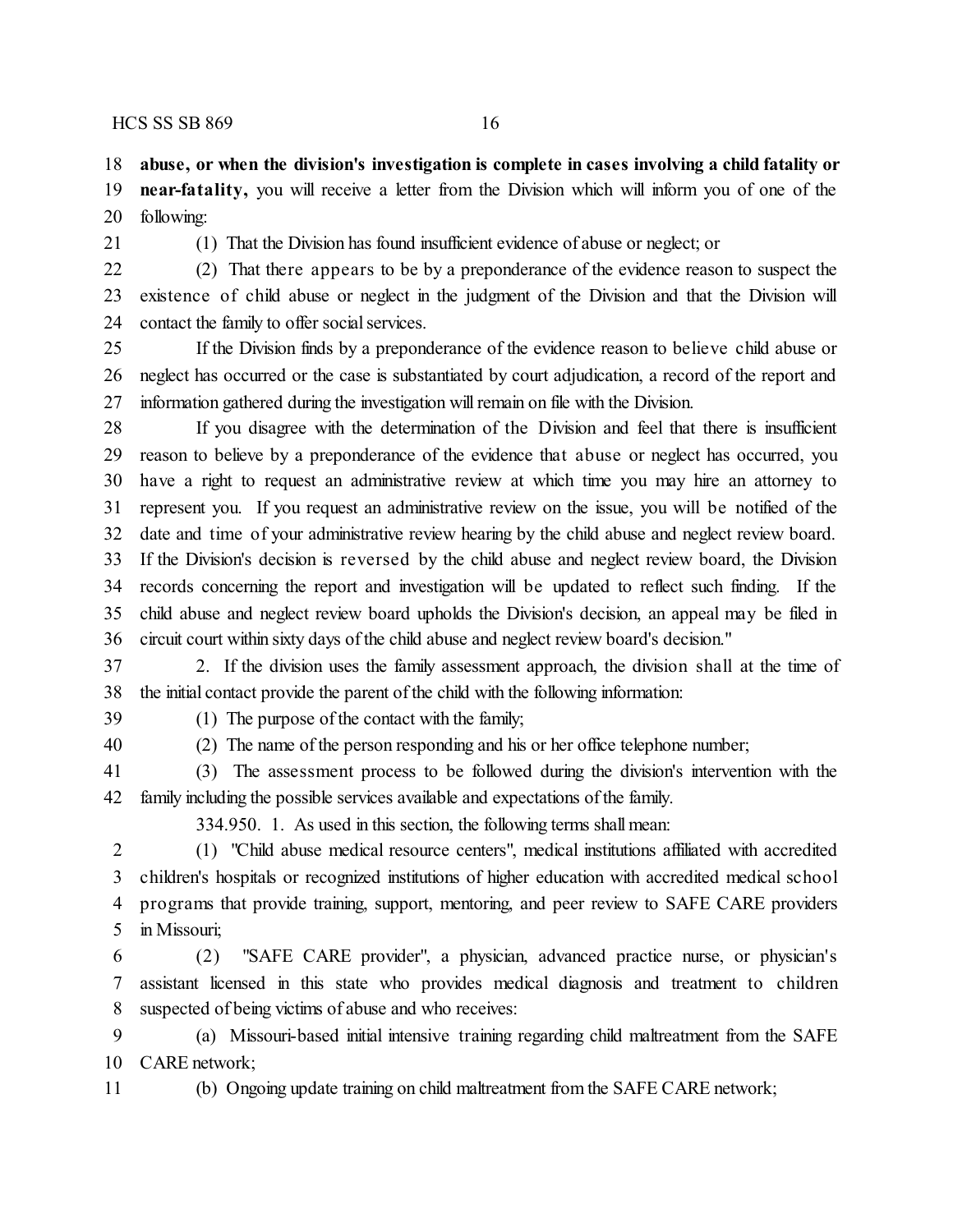(c) Peer review and new provider mentoring regarding the forensic evaluation of children suspected of being victims of abuse from the SAFE CARE network;

 (3) "Sexual assault forensic examination child abuse resource education network" or "SAFE CARE network", a network of SAFE CARE providers and child abuse medical resource centers that collaborate to provide forensic evaluations, medical training, support, mentoring, and peer review for SAFE CARE providers for the medical evaluation of child abuse victims in this state to improve outcomes for children who are victims of or at risk for child maltreatment by enhancing the skills and role of the medical provider in a multidisciplinary context.

 2. Child abuse medical resource centers may collaborate directly or through the use of technology with SAFE CARE providers to promote improved services to children who are suspected victims of abuse that will need to have a forensic medical evaluation conducted by providing specialized training for forensic medical evaluations for children conducted in a hospital, child advocacy center, or by a private health care professional without the need for a collaborative agreement between the child abuse medical resource center and a SAFE CARE provider.

27 3. SAFE CARE providers who are a part of the SAFE CARE network in Missouri may collaborate directly or through the use of technology with other SAFE CARE providers and child abuse medical resource centers to promote improved services to children who are suspected victims of abuse that will need to have a forensic medical evaluation conducted by providing specialized training for forensic medical evaluations for children conducted in a hospital, child advocacy center, or by a private health care professional without the need for a collaborative 33 agreement between the child abuse medical resource center and a SAFE CARE provider.

 4. The SAFE CARE network shall develop recommendations concerning medically based screening processes and forensic evidence collection for children who may be in need of an emergency examination following an alleged sexual assault. Such recommendations shall be provided to the SAFE CARE providers, child advocacy centers, hospitals and licensed practitioners that provide emergency examinations for children suspected of being victims of abuse.

 **5. The department of public safety shall e stablish rules and make payments to SAFE CARE providers, out of appropriations made for that purpose, who provide forensic examinations of persons under eighteen years of age who are alleged victims of physical abuse.**

453.073. 1. The children's division is authorized to grant a subsidy to a child in one of the forms of allotment defined in section 453.065. Determination of the amount of monetary need is to be made by the division at the time of placement, if practicable, and in reference to the needs of the child, including consideration of the physical and mental condition, and age of the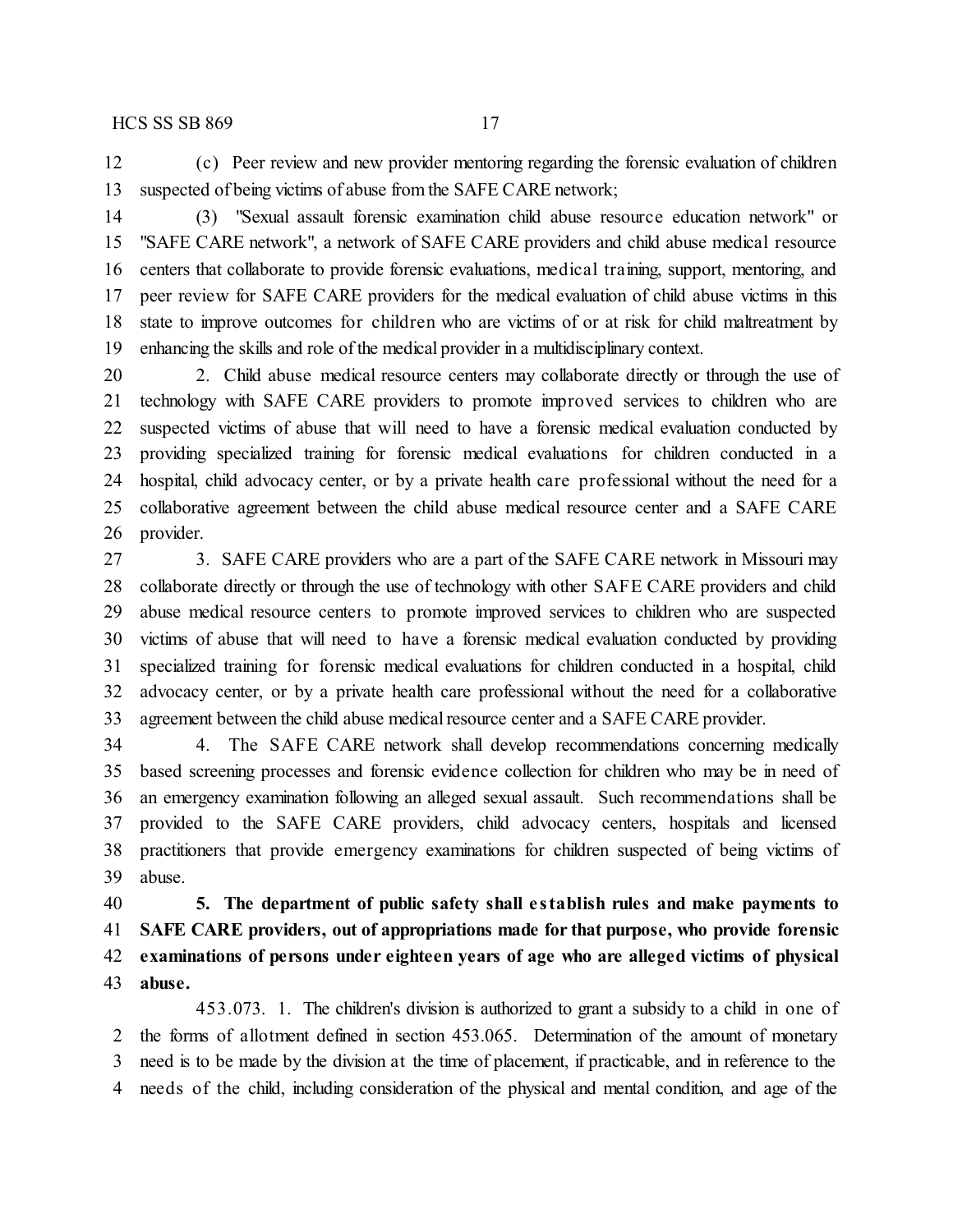child in each case; provided, however, that the subsidy amount shall not exceed the expenses of

 foster care and medical care for foster children paid under the homeless, dependent and neglected foster care program.

 2. **Beginning January 1, 2015, subsidy agreements entered into under this section shall include a provision allowing for the suspension or redirection of subsidy payments in the event that the child has been:**

 **(1) Adjudicated dependent and made a ward of the court under subdivision (1) of subsection 1 of section 211.031; and**

 **(2) Removed from the physical or legal custody of the parent or parents by a court of competent jurisdiction.**

 **3.** The subsidy shall be paid for children who have been in the care and custody of the children's division under the homeless, dependent and neglected foster care program. In the case of a child who has been in the care and custody of a private child-caring or child-placing agency or in the care and custody of the division of youth services or the department of mental health, a subsidy shall be available from the children's division subsidy program in the same manner and under the same circumstances and conditions as provided for a child who has been in the care and custody of the children's division.

 **[**3.**] 4.** Within thirty days after the authorization for the grant of a subsidy by the children's division, a written agreement shall be entered into by the division and the parents. The agreement shall set forth the following terms and conditions:

(1) The type of allotment;

#### (2) The amount of assistance payments;

(3) The services to be provided;

 (4) The time period for which the subsidy is granted, if such period is reasonably ascertainable;

 (5) The obligation of the parents to inform the division when they are no longer providing support to the child or when events affect the subsidy eligibility of the child;

(6) The eligibility of the child for Medicaid**; and**

 **(7) That the children's division may suspend or redirect subsidy payments under subsection 2 of this section**.

453.074. 1. The **children's** division **[**of family services**]** shall have the following duties in the administration of the subsidy program:

3 (1) Notify all petitioners for adoption of the availability of subsidies for a child;

 (2) Provide all petitioners for adoption with the rules and eligibility requirements for subsidies;